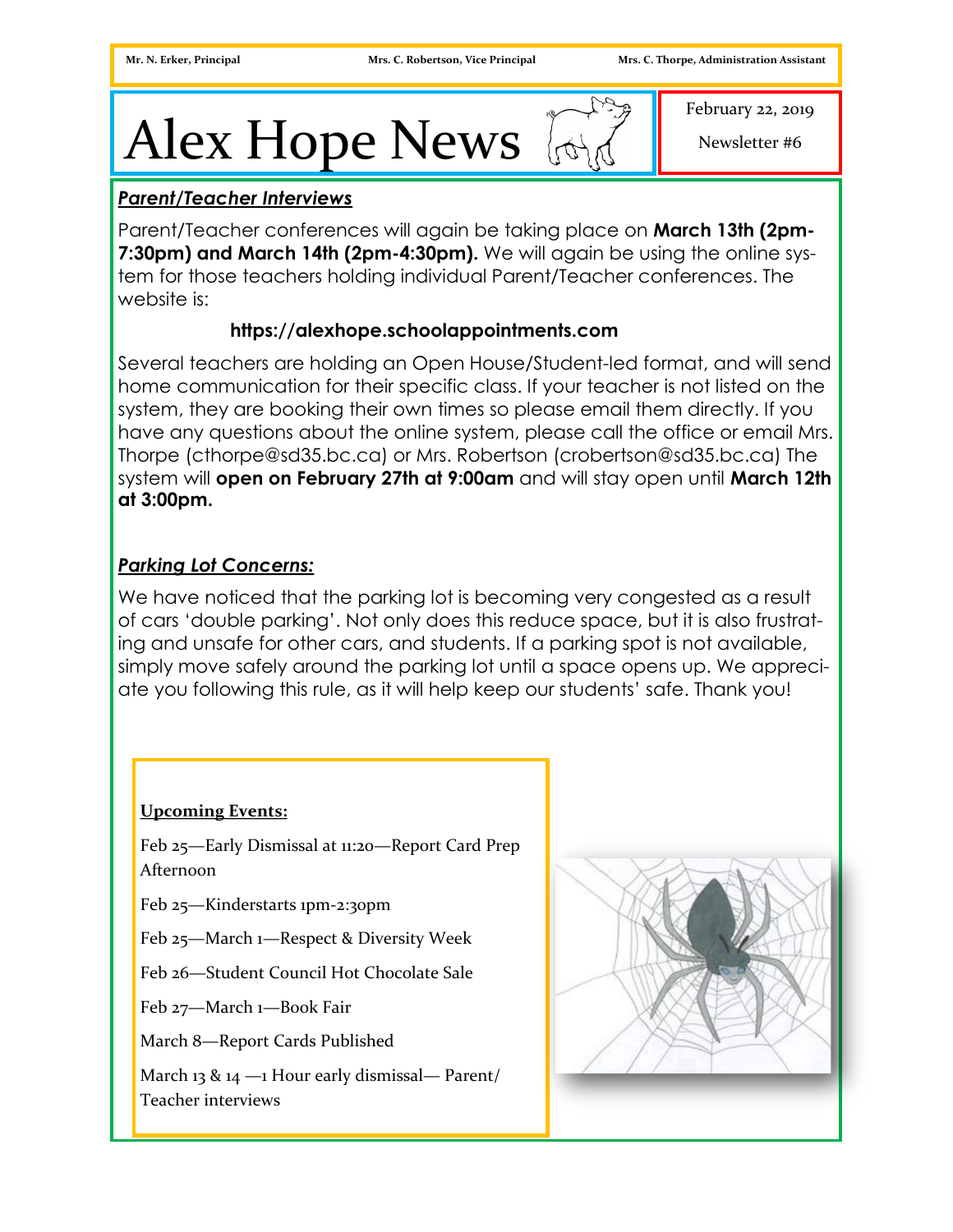#### *French Immersion*

February and March are busy months for our Late French Immersion classes. We celebrated Carnaval the week of February 19-22<sup>nd</sup> with fun cultural activities like playing the spoons, building ice sculptures and a mini hockey tournament. And of course, all classes at AHE were able to participate in a visit to the

crepe truck "en français". In early March, our Late French Immersion classes will attend a French music concert by Gregg Lerock. We were excited to learn that Canadian Parents For French has given our classes some funds to help defray the cost of tickets and buses. Merci!



## *Aladdin Jr. dates and times and ticket information*

The Alex Hope Players are proud to present Disney's Aladdin Jr. May 14th and 15th at St. Joseph's Parish Gymnasium (20675 87 Avenue Langley).

Show times are **May 14th 1pm and 6pm, and May 15th 6pm.** Tickets can be purchased in advance at the Alex Hope Office, beginning April 1st, or at the door. Tickets are **\$5.00 per adult.** Doors will open at 12:3pm and 5:30pm for performances. All students/children **12 and under are free.** Thank you in advance for supporting our actors and crew!



# *Alex Hope Players Donut Sale*

Krispy Kreme donuts are coming!!!! The Alex Hope Players will be doing a donut drive-thru on Tuesday **March 12th beginning at 8am,** along with several tables

set up in the front of our school and on the back black top. Donuts will be sold by the dozen and will be **\$10.00 per box.** Treat your office/staff and be the office favourite for the day! All proceeds will go towards our production of Aladdin Jr. Our goal is to sell 250 boxes so please buy a box or two!



Thank you!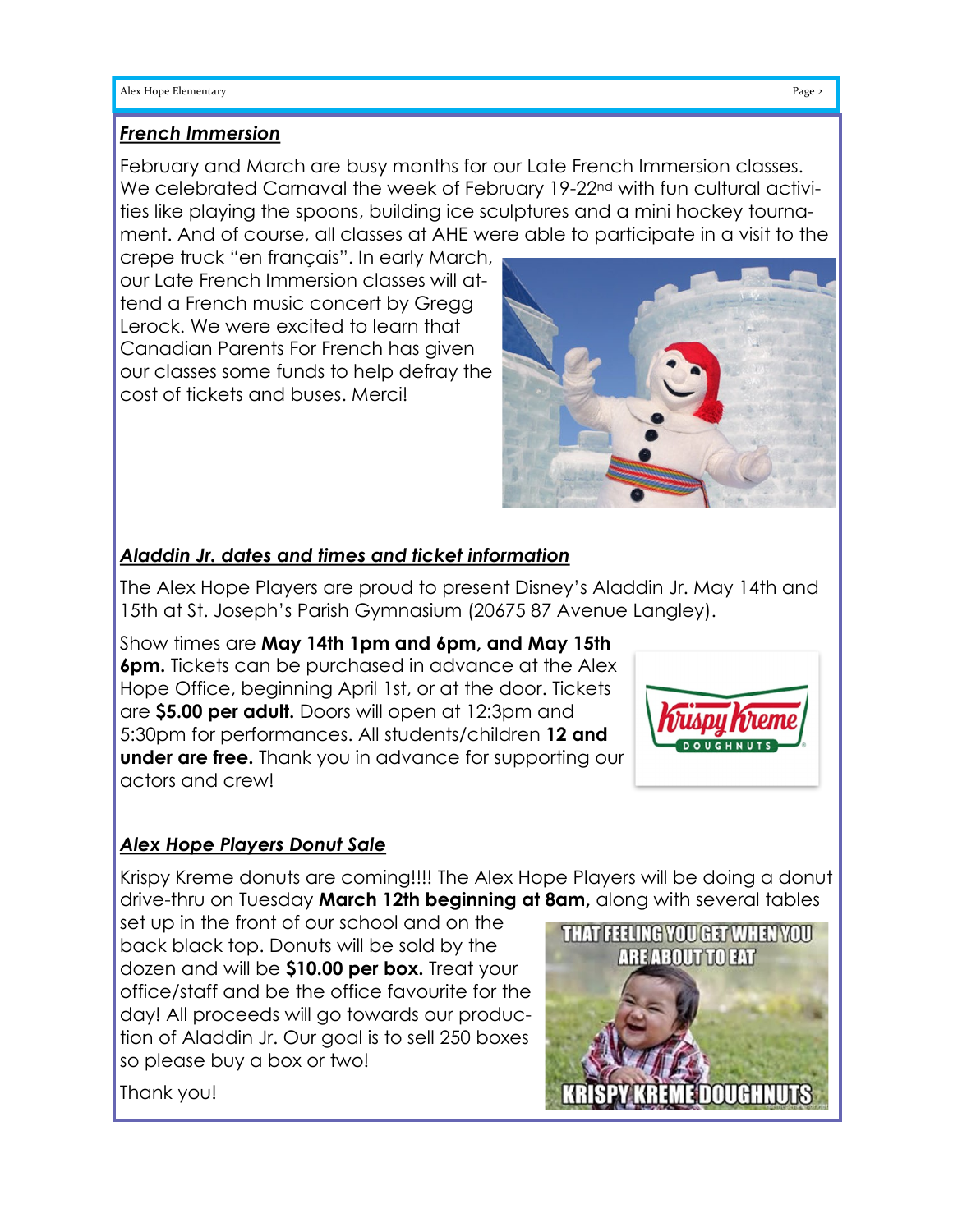#### *Kinderstarts (Numeracy)*

We will be hosting a **FREE** Kinder Starts (Numeracy) workshop for parents that have students entering kindergarten. The workshop will take place on **Monday, February 25th from 1:00 – 2:30 in our Performing Arts/Music Room.** This is an excellent opportunity to ask questions, and take part in activities that can be done at home, to prepare your child for kindergarten. If you plan to attend, please be sure to contact the office to register.

## *School Website – Parent Community*

In order to support our school goal around literacy, we have created a section on our school website called **Help Me Read.** This section can be found in the dropdown section of Parent Community. In this section, you will find videos of students, working with staff, learning to read. Take a look at the description of each video and the see how staff support our early learners. We will continue to add to this section, so that you can see and hear the prompts that we use to support our students.



There will be an open house on Saturday, March 2nd from 11am to 1pm. For more information please call (604)513-0070.

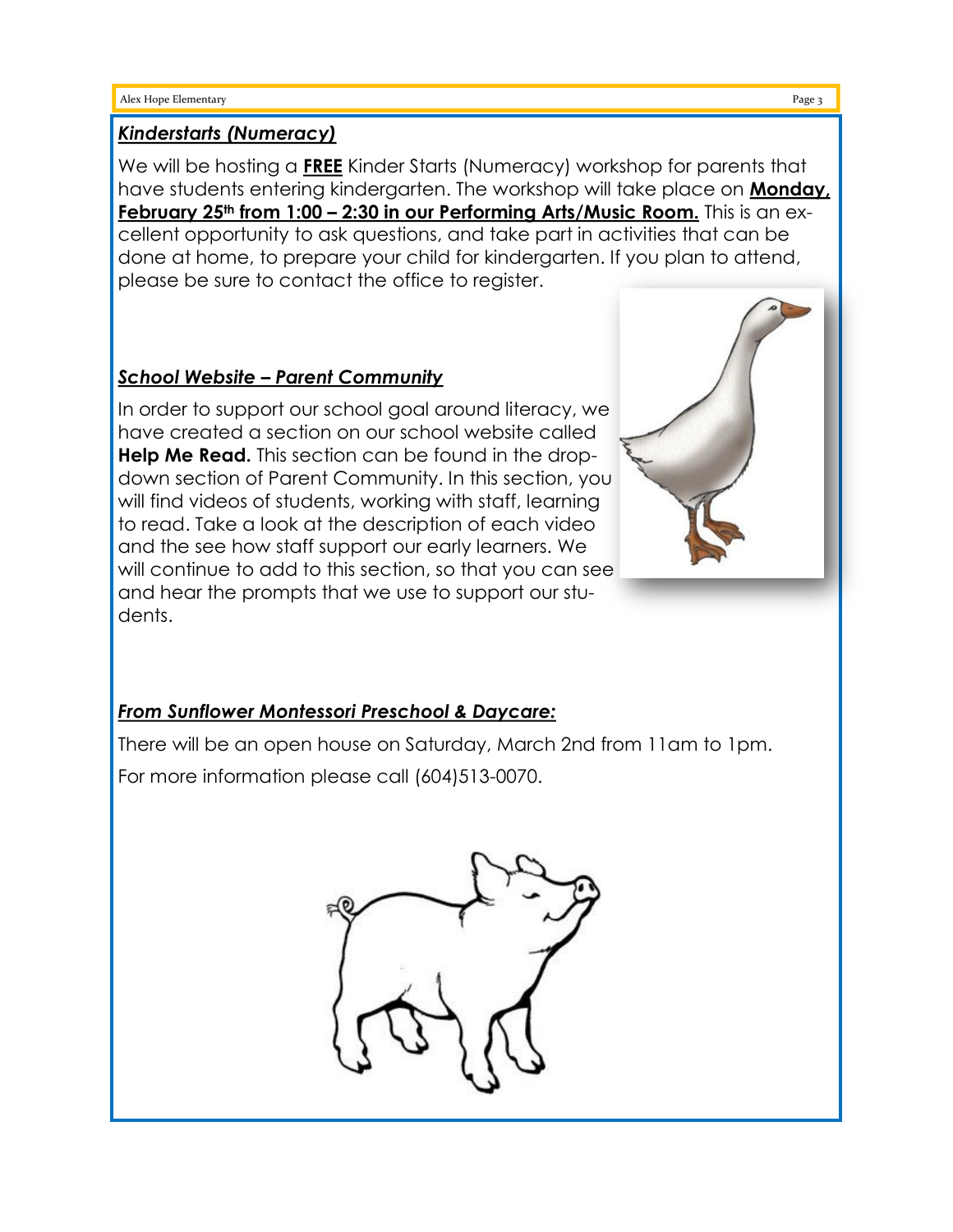# **PAC NEWS**



# **To all Alex Hope Families**,

We are excited to announce that the PAC is putting together a cook book. It has been 16 years since our school put together a cook book so we felt it was way overdue.

We are putting a call out for your favorite recipe(s). Please email your recipe to **ahecookbook@gmail.com** or drop off a paper copy to the school's office.

Please follow these guidelines for each recipe you submit:

Make sure all ingredients and measurements are legible.

Please remember to include cooking instructions, oven temperature and cooking time

Please name your recipe

Please include servings or quantity your recipe makes

We will be putting your name on each recipe you submit unless you request other wise

You can submit as many recipes as you want but we (the PAC) have final say on which recipes make the book. We don't want to have 100 cookie recipes and 2 chicken ones.

Please include your contact information should any question arise

We will be collecting recipes until March 12. We will be working on formatting on the book over Spring Break and hope to have the book to the printers by April 5. That means we are hoping to be able to start selling the books just in time for Mother's Day. Stay tuned for sale details.

So dig out your grandma's favourite pie recipe or your famous artichoke dip. This is going to be a great cook book if we all pitch in.